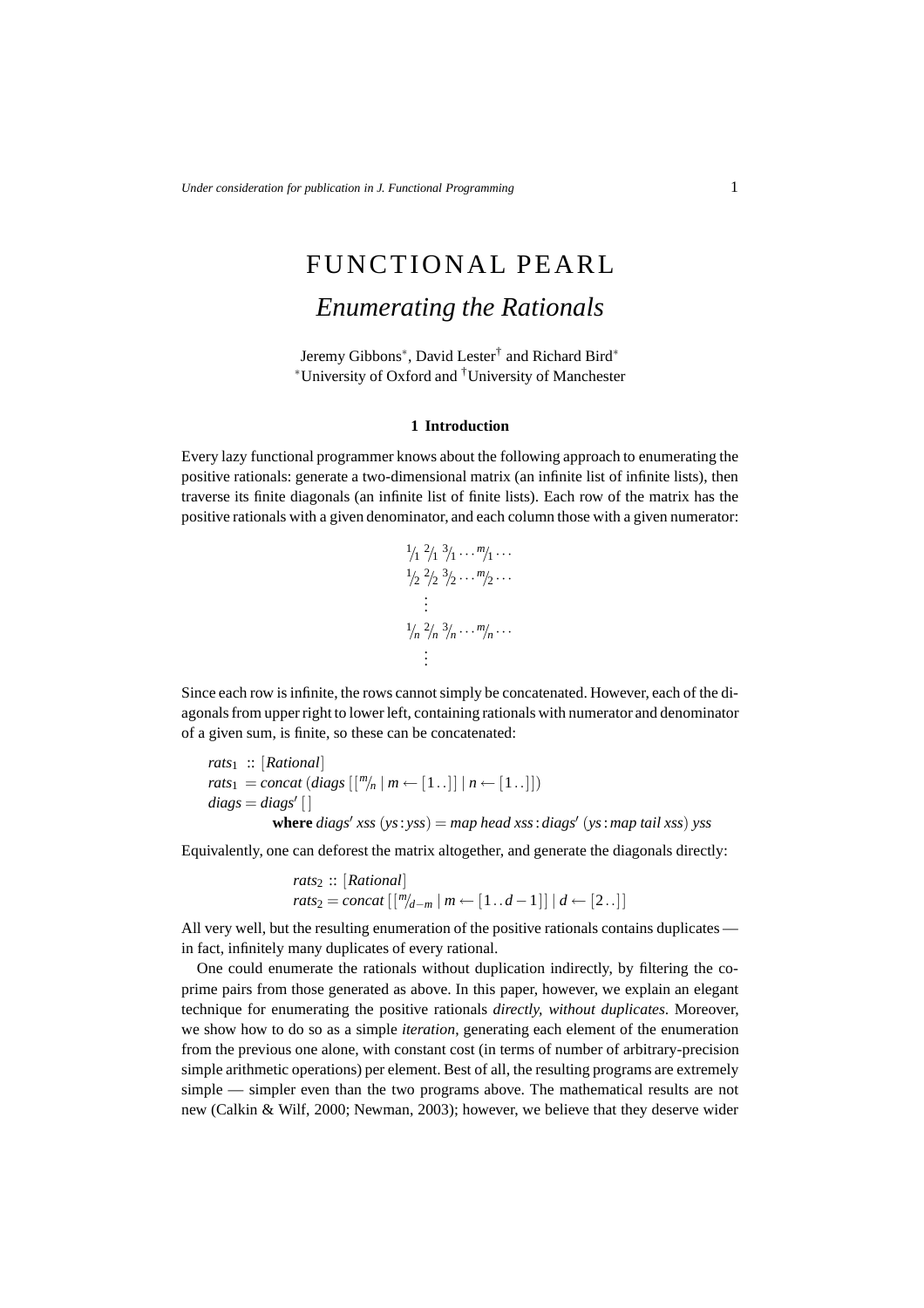appreciation in the functional programming community. Besides, the exercise provides some compelling examples of unfolds on infinite trees.

#### **2 Greatest common divisor**

The diagonalization approach to enumerating the rationals is based on generating the pairs of positive integers. The essence of the problem with this approach is that the natural correspondence via division between integer pairs and rationals is not a bijection: although every rational is represented, many integer pairs represent the same rational. Obviously, therefore, enumerating the rationals by generating the integer pairs yields duplicates.

Equally obviously, a solution to the problem can be obtained by finding a simple-toenumerate set with a simple-to-compute bijection to the rationals. Both constraints on simplicity are necessary. The naturals are simple to enumerate, and there clearly exists a bijection between the naturals and the rationals; but this bijection is not simple to compute. On the other hand, there is a simple bijection from the rationals to themselves, but that still begs the question of how to enumerate the rationals.

The crucial insight is the relationship between rationals and greatest common divisors. Recall Euclid's subtractive algorithm for computing greatest common divisor:

> *gcd* :: (*Integer*,*Integer*) → *Integer*  $gcd(m, n) =$ **if**  $m < n$  **then**  $gcd(m, n-m)$  **else if**  $m > n$  **then**  $gcd(m - n, n)$  **else**  $m$

Consider the following 'instrumented version', that returns not only the greatest common divisor, but also a trace of the execution by which it is computed:

*igcd* :: (*Integer, Integer*) 
$$
\rightarrow
$$
 (*Integer*, [*Bool*])  
*igcd* (*m*,*n*) = **if** *m* < *n* **then** *step False* (*igcd* (*m*,*n* – *m*)) **else**  
**if** *m* > *n* **then** *step True* (*igcd* (*m* – *n*,*n*)) **else** (*m*, [])  
**where** *step b* (*d*,*bs*) = (*d*,*b*:*bs*)

Given a pair  $(m, n)$ , the function *igcd* returns a pair  $(d, bs)$ , where *d* is *gcd*  $(m, n)$  and *bs* is the list of booleans recording the 'execution path' — that is, a list of the branches taken when evaluating *gcd* (*m*,*n*). Let us introduce the function *pgcd*, so that  $bs = pgcd(m, n)$ . These two pieces of data together are sufficient to invert the computation and reconstruct *m* and  $n$  — that is, given:

$$
ungcd::(Integer, [Bool]) → (Integer, Integer)
$$
  
ungcd (d,bs) = foldr undo (d, d) bs  
**where** undo False (m,n) = (m,n+m)  
undo True (m,n) = (m+n,n)

then *ungcd* and *igcd* are each other's inverses, and so there is a bijection between integer pairs (*m*,*n*) and their images (*d*,*bs*) under *igcd*.

Now, *gcd*  $(m, n)$  is exactly what is superfluous in the mapping from  $(m, n)$  to the rational  $m'_h$ , and *pgcd*  $(m, n)$  is exactly what is relevant in this mapping, since two pairs  $(m, n)$  and  $(m', n')$  represent the same rational iff they have the same *pgcd*:

$$
^{m}\!/_n = {^{m}\!}/_{n'} \iff pgcd(m,n) = pgcd(m',n')
$$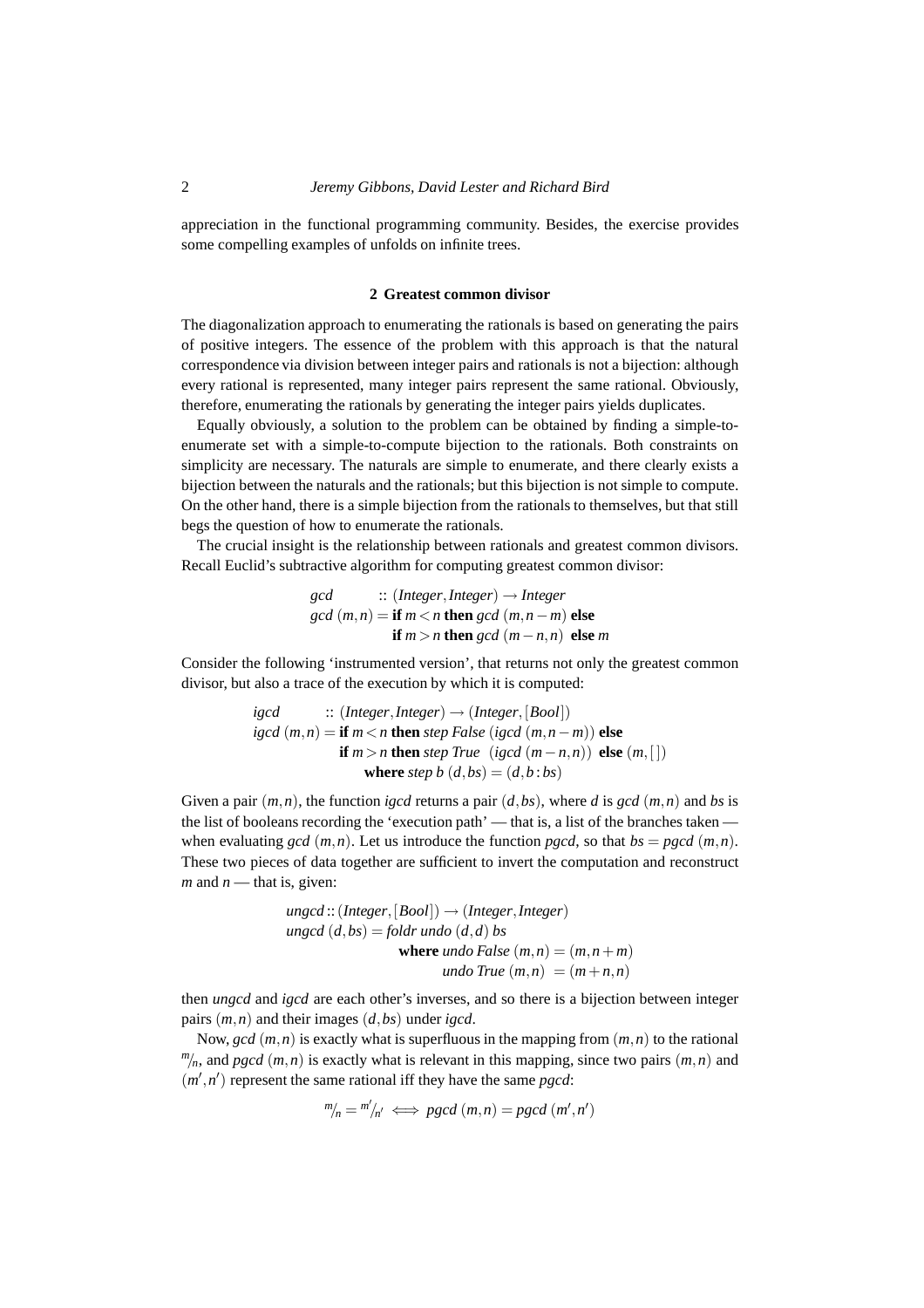

Fig. 1. The first few levels of the Stern-Brocot tree.

Moreover, *pgcd* is surjective: every finite boolean sequence is the *pgcd* of some pair. The function *ungcd* gives a constructive proof of this, by reconstructing such pairs. Therefore we can enumerate the rationals by enumerating the finite boolean sequences: the enumeration is easy enough, and the bijection to the rationals is simple to compute, via *ungcd*:

> *rats*<sup>3</sup> :: [*Rational*]  $rats<sub>3</sub>$  =  $map(mkRat \circ curry ungcd 1)$  *boolseqs*  $\{boolseqs \}$  =  $[ | : [b : bs | bs \leftarrow bookseqs, b \leftarrow [False, True] ]$  $mkRat(m, n) = \frac{m}{n}$

# **3 The Stern-Brocot tree**

A standard way of representing a mapping from finite strings over some alphabet is with a *trie*: a tree of degree equal to the size of the alphabet, in which the paths form the (prefixes of all the) strings in the domain of the mapping, and the image of every string is located in the tree at the end of the corresponding path (Knuth, 1998; Thue, 1912). In this case, the alphabet is binary, with the two symbols *False* and *True*, so the tree is binary too; and every finite string is in the domain of the mapping, so every node of the tree is the location of some rational. The first few levels are shown in Figure 1 (the significance of the two pseudo-nodes labelled  $\frac{0}{1}$  and  $\frac{1}{0}$  will be made clear shortly). For example, *pgcd* (3,4) is [*False*, *True*, *True*], so the rational  $\frac{3}{4}$  appears at the end of the path [*L*,*R*,*R*], that is, as the rightmost grandchild of the left child of the root; the root is labelled  $\frac{1}{1}$ , since  $(1,1)$  yields the empty execution path. This tree turns out to be well-known; Graham, Knuth and Patashnik (1994, §4.5) call it the *Stern-Brocot tree*, after its two independent nineteenth-century discoverers. It enjoys the following two properties, among many others:

• The tree is an infinite binary search tree, so any finite pruning has an increasing inorder traversal.

For example, pruning to include the level with  $\frac{1}{3}$  and  $\frac{3}{1}$  but nothing deeper yields a tree with inorder traversal  $\frac{1}{3}$ ,  $\frac{1}{2}$ ,  $\frac{2}{3}$ ,  $\frac{1}{1}$ ,  $\frac{3}{2}$ ,  $\frac{2}{1}$ ,  $\frac{3}{1}$ , which is increasing.

• Every node is labelled with a rational  $^{m+m'}/_{n+n'}$ , the 'intermediary' of  $^m/_{n}$ , the label of its rightmost left ancestor, and  $^{m'}/n'$ , that of its leftmost right ancestor.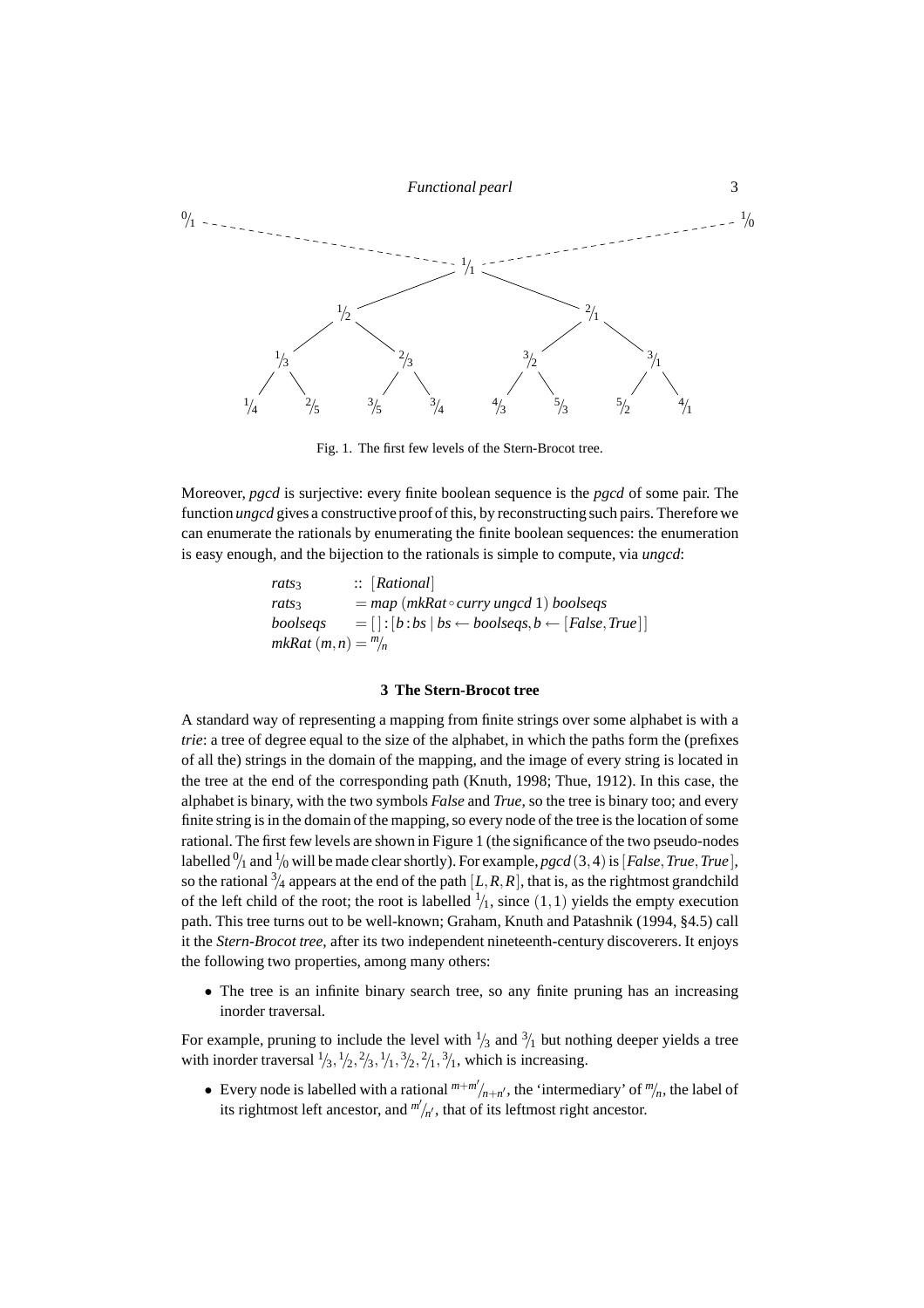For example, the node labelled  $\frac{3}{4}$  has ancestors  $\frac{2}{3}$ ,  $\frac{1}{2}$ ,  $\frac{1}{1}$ ,  $\frac{0}{1}$ ,  $\frac{1}{0}$ , of which  $\frac{1}{1}$  and  $\frac{1}{0}$  are to the right and the others to the left. The rightmost left ancestor is  $\frac{2}{3}$ , and the leftmost right ancestor  $\frac{1}{1}$ , and indeed  $\frac{3}{4} = \frac{2+1}{3+1}$ . That is why we included the two pseudo-nodes  $\frac{0}{1}$ and  $\frac{1}{0}$  in Figure 1: they are needed to make this relationship work for nodes like  $\frac{1}{3}$  and  $\frac{3}{1}$ on the boundary of the tree proper.

The latter property explains how to generate the tree directly, dispensing with the sequences of booleans. The seed from which the tree is grown consists of its rightmost left and leftmost right ancestors, initially the two pseudo-nodes. The tree root is their intermediary, which then acts as one half of the seed for each subtree.

| <b>data</b> <i>Tree a</i> | $=$ Node (a, Tree a, Tree a)                                                                  |
|---------------------------|-----------------------------------------------------------------------------------------------|
|                           | foldt f (Node $(a,x,y)$ ) = f $(a, f \circ b)$ and f x, foldt f y)                            |
| unfoldt $f x$             | = <b>let</b> $(a, y, z) = f x$ in <i>Node</i> $(a, \text{unfold} t f y, \text{unfold} t f z)$ |
| rats <sub>4</sub>         | $\therefore$ Rational                                                                         |
| rats <sub>4</sub>         | $=$ bf (unfoldt step $((0,1),(1,0)))$ )                                                       |
|                           | where step $(l, r) = \text{let } m = adj \, l \, r$ in                                        |
|                           | $(mkRat\,m, (l,m), (m,r))$                                                                    |
| adj(m,n)(m',n')           | $= (m + m', n + n')$                                                                          |
| bf                        | $=$ concat $\circ$ foldt glue                                                                 |
|                           | <b>where</b> glue $(a, xs, ys) = [a] : zipWith (+) xs ys$                                     |

Alternatively, one could deforest the tree itself and generate the levels directly. Start with the first level, consisting of the two pseudo-nodes, and repeatedly insert new nodes  $^{m+m'}/_{n+n'}$ between each existing adjacent pair  $\frac{m}{n}$ ,  $\frac{m'}{n'}$ .

| rats <sub>5</sub>    | $\therefore$ [Rational]                                |
|----------------------|--------------------------------------------------------|
| rats <sub>5</sub>    | $= concat$ (unfolds infill $[(0,1), (1,0)]$ )          |
| unfolds f a          | = <b>let</b> $(b, a') = f$ a <b>in</b> b: unfolds f a' |
| <i>infill</i> xs     | $=$ (map mkRat ys, interleave xs ys)                   |
|                      | where $ys = zipWith adjxs (tail xs)$                   |
|                      | interleave $(x:xs)$ ys = x: interleave ys xs           |
| <i>interleave</i> [] | $  \cdot   =   \cdot  $                                |

An additional interesting property of the Stern-Brocot tree is that it forms the basis for a number representation system (credited by Graham, Knuth and Patashnik to Minkowski in 1904, exactly a century ago at the time of writing). Every rational is represented by the unique finite boolean sequence recording the path to it in the tree. An irrational number is represented by the unique infinite boolean sequence that converges on where it belongs; for example,  $\frac{5}{2} < e < \frac{3}{1}$ , so *e* has a representation starting [*True*,*True*,*False*,*True*,...].

# **4 The Calkin-Wilf tree**

The Stern-Brocot tree is the trie of the mapping from boolean sequences  $p\,gcd(m, n)$  to rationals *<sup>m</sup>*/*n*. But since all boolean sequences appear in the domain of this mapping (the tree is complete), so do their reverses, and we might just as well build the mapping from the reverse of *pgcd*  $(m, n)$  to the same rational  $^m/_{n}$ . We call this tree the Calkin-Wilf tree, after its two explorers (Calkin & Wilf, 2000), whose work is promoted as one of Aigner and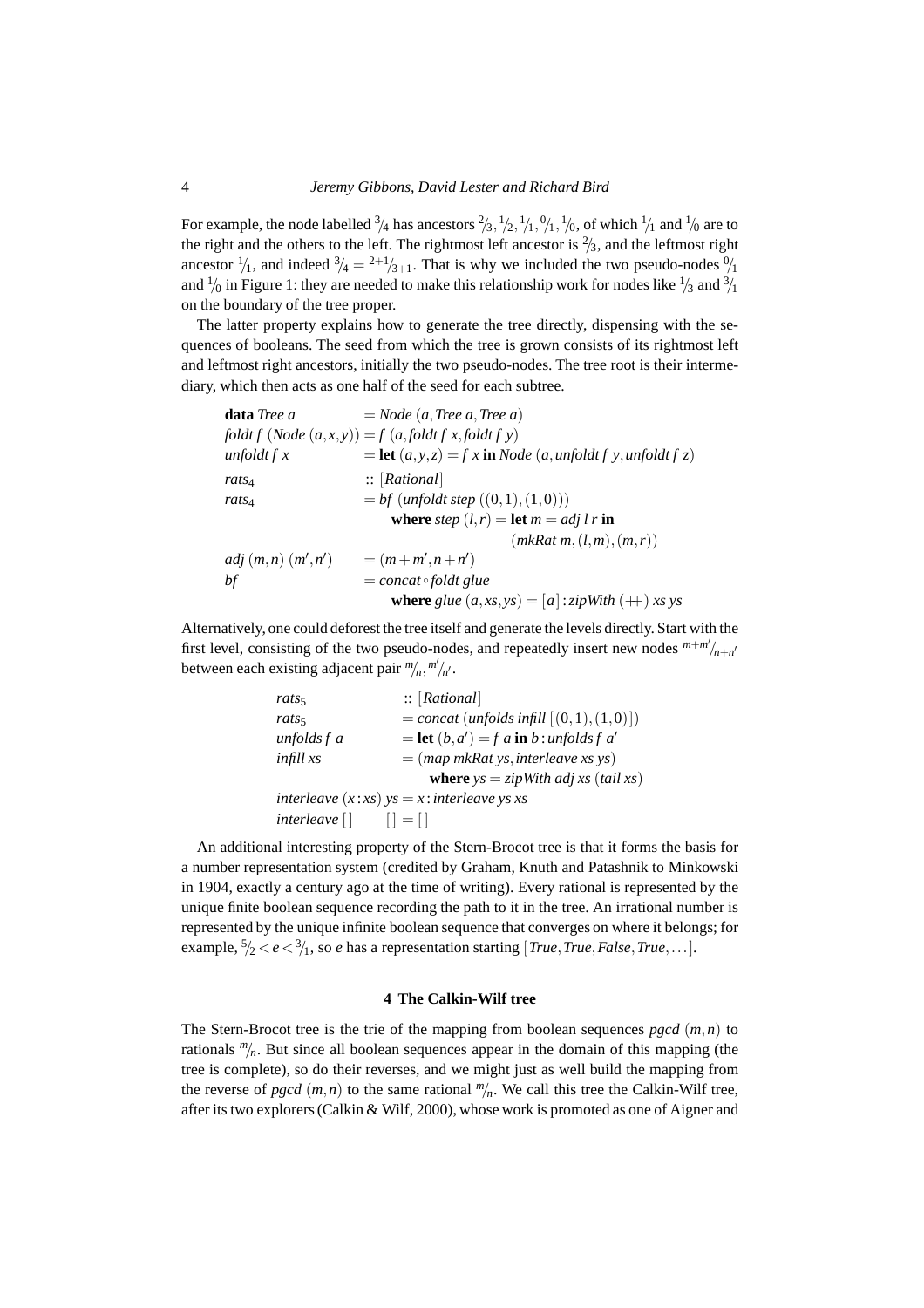

Fig. 2. The first few levels of the Calkin-Wilf tree.

Ziegler's *Proofs from The Book* (2004, Chapter 16). The first few levels of the Calkin-Wilf tree are shown in Figure 2.

Whereas in the Stern-Brocot tree the path from the root to a node  $^m/^n$  records the trace of the computation of *gcd* (*m*,*n*), in the Calkin-Wilf tree it is the path *to* the root *from* that node that records the trace. One might argue that this orientation is more natural.

Of course, a given level *k* of the Calkin-Wilf tree and of the Stern-Brocot tree contain the same collection of rationals (namely, those on which Euclid's subtractive algorithm takes *k* steps); but the two collections are generally in a different order: the Calkin-Wilf tree is not a binary search tree.

In fact, each level of the Calkin-Wilf tree is the *bit-reversal permutation* (Hinze, 2000; Bird *et al.*, 1999) of the corresponding level of the Stern-Brocot tree. For example, if the elements of the lowest level shown in Figure 1 are numbered in binary 000 to 111 from left to right, they appear in Figure 2 in the order 000,100,010,110,001,101,011,111, which are the reversals of the binary numbers 000 to 111. Bit-reversal of the levels arises naturally from reversal of the paths.

The binary search tree property of the Stern-Brocot tree is appealing, so it is a shame to lose it. However, the loss has its compensations. For one thing, indexing the tree by the reverses of the execution paths means that executions with common endings, rather than common beginnings, are grouped together. A consequence of this is that the ancestors in the Calkin-Wilf tree of a rational  $m/n$  record all the states that Euclid's algorithm visits when starting at the pair  $(m, n)$ . For example, one execution path of Euclid's algorithm is the sequence of pairs  $(3,4), (3,1), (2,1), (1,1)$ , and indeed the ancestors in the Calkin-Wilf tree of  $\frac{3}{4}$  are  $\frac{3}{1}, \frac{2}{1}, \frac{1}{1}$ . (Compare this with the Stern-Brocot tree, in which there is no obvious relationship between parents and children.) Thus, a rational  $^m/n$  with  $m < n$  is the left child of the rational *<sup>m</sup>*/*n*−*m*, whereas if *m*>*n* it is the right child of *<sup>m</sup>*−*n*/*n*. Equivalently, a rational  $m/n$  has left child  $m/m+n$  and right child  $n+m/n$ . This shows how to generate the Calkin-Wilf tree:

$$
rats6 :: [Rational]
$$
  

$$
rats6 = bf (unfoldt step (1,1))
$$
  
**where** step  $(m,n) = {m/n, (m,m+n), (n+m,n)}$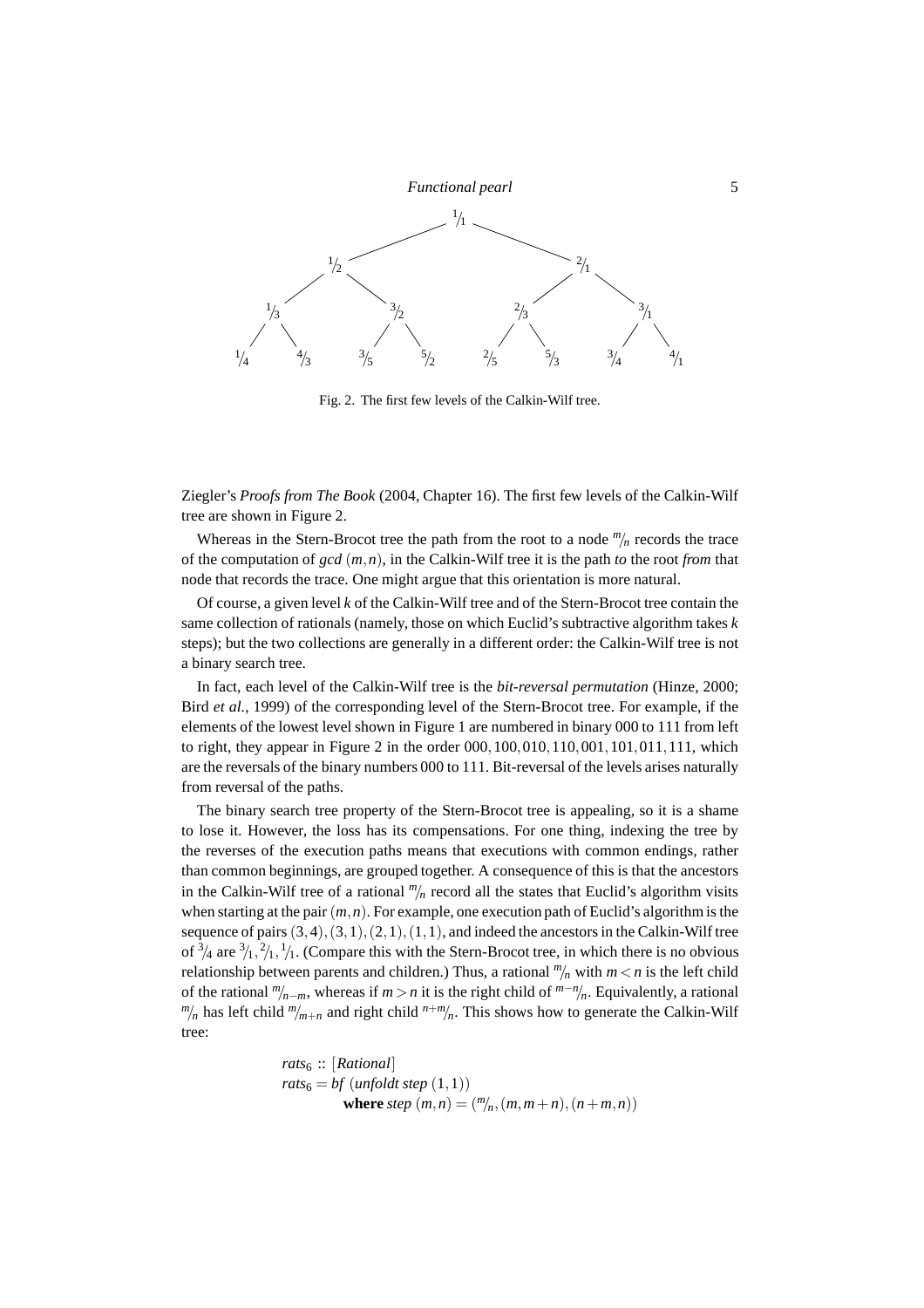

Fig. 3. The neighbours (a) and successor (b) of an element *x* in the Calkin-Wilf tree.

#### **5 Iterating through the rationals**

However, there is an even better compensation for the loss of the ordering property in moving from the Stern-Brocot to the Calkin-Wilf tree: it becomes possible to deforest the tree altogether, and generate the rationals directly, maintaining no additional state beyond the 'current' rational. This startling observation is due to Moshe Newman (Newman, 2003). In contrast, it is not at all obvious how to do this for the Stern-Brocot tree; the best we can do seems to be to deforest the tree as far as its levels, but this still entails additional state of increasing size.

We will generate the rationals using the *iterate*operator, computing each from the previous one.

*iterate* :: 
$$
(a \rightarrow a) \rightarrow a \rightarrow [a]
$$
  
*iterate f x* = *x*:*iterate f (f x)*

It is clear how to do this in some cases; for example, if  $^m/$ *n* is a left child, then  $m < n$ , the parent is *<sup>m</sup>*/*n*−*m*, and the successor is the right child of the parent, namely *<sup>n</sup>*/*n*−*m*. In terms of  $x = \frac{m}{n} < 1$ , the parent is  $1 / (\frac{1}{x} - 1)$ , and the successor is the right child of this, or  $1 + 1 / (\frac{1}{x} - 1) = \frac{1}{1-x}$ . (The relationship between a node and its possible neighbours is illustrated in Figure 3(a).)

More generally,  $x$  and its successor  $x'$  have a more distant ancestor in common. This situation is illustrated in Figure 3(b). Here,  $x_0 = x$  is a right child of a parent  $x_1 = x - 1$ , itself the right child of  $x_2 = x_1 - 1 = x - 2$ , and so on up to  $x_k = x - k$ , which is a left child. Therefore  $x_k < 1$ , and so  $k = |x|$ , the integer part of *x*. Element  $x_k$  is the left child of the common ancestor  $y = 1 / (\frac{1}{x-k} - 1)$ , whose right child is  $x'_k = \frac{1}{1 - (x-k)} = \frac{1}{k+1-x}$ . Element  $x'_{k}$  has left child  $x'_{k-1} = 1 / \frac{1}{x_{k+1}} = \frac{1}{x_{k+2-x}}$ , which has left child  $x'_{k-2} = \frac{1}{x_{k+3-x}}$ , and so on down to  $x' = x'_0 = \frac{1}{2} \times (x+1-x) = \frac{1}{2} \times (x+1-x)$  (where  $\{x\} = x - \lfloor x \rfloor$  is the fractional part of *x*), which is the successor of *x*.

The formula  $x' = \frac{1}{|x|+1-\{x\}}$  for the successor of *x* even works in the last remaining case, when *x* is on the right boundary and  $x'$  on the left boundary one level lower: then *x* is an integer, so  $\lfloor x \rfloor = x$  and  $\{x\} = 0$ , and indeed  $x' = \frac{1}{\lfloor x \rfloor + 1 - \{x\}}$ . This motivates the following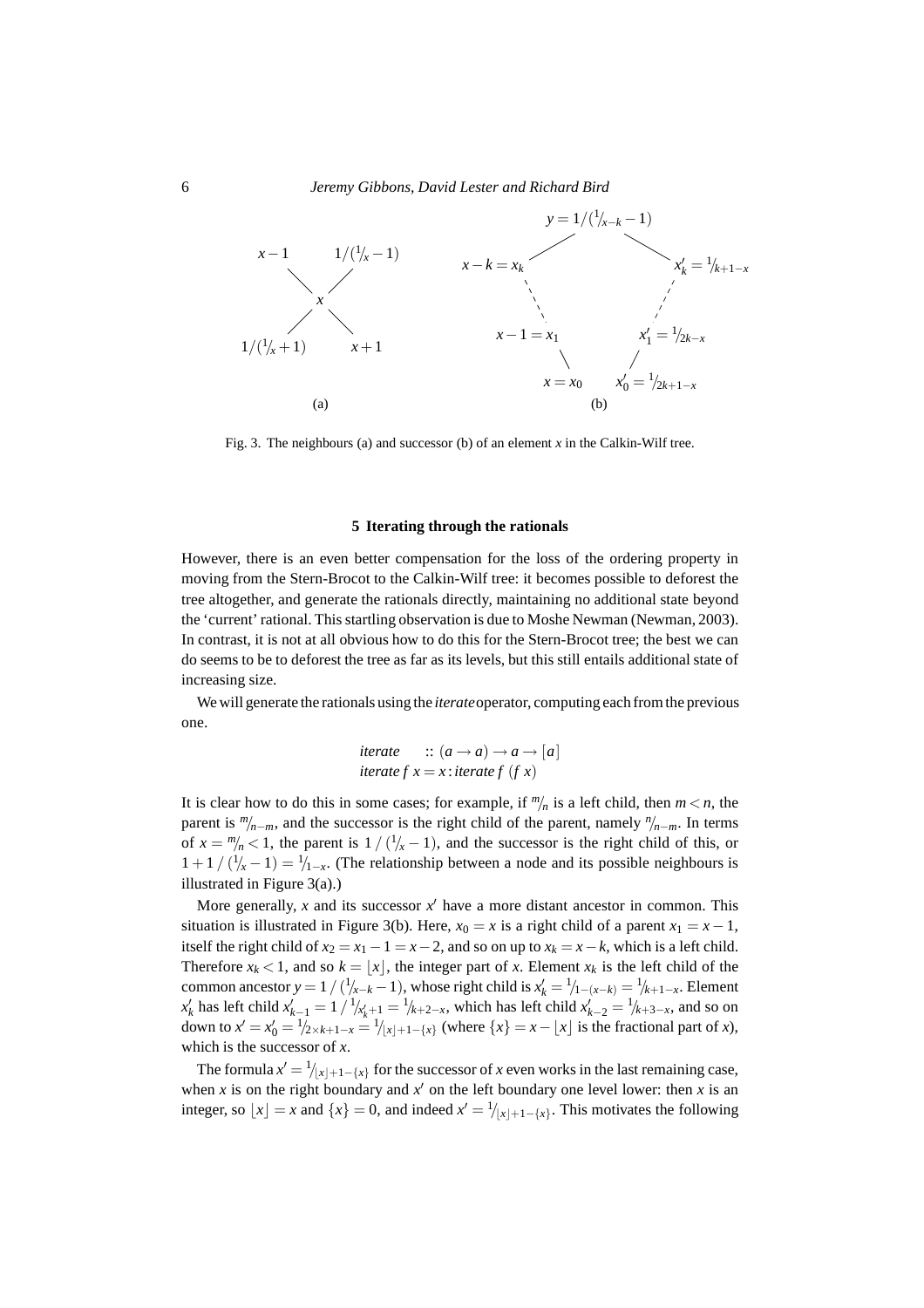enumeration of the rationals:

*rats*<sup>7</sup> :: [*Rational*] *rats*<sup>7</sup> = *iterate next* 1 *next x* = *recip* (*fromInteger n*+1−*y*) **where** (*n*,*y*) = *properFraction x*

Each term is generated from its predecessor with a constant number of rational arithmetic operations. (The Haskell standard library functions *properFraction* and *recip* take *x* to  $(|x|,\{x\})$  and  $\frac{1}{x}$ , respectively.)

Could there be any simpler way to enumerate the positive rationals?

Calkin and Wilf (Calkin & Wilf, 2000) discuss some additional properties of this enumeration. It is not hard to show that the numerator of the successor *next x* of a rational *x* is the denominator of *x*, so in fact the sequence of numerators  $1, 1, 2, 1, 3, 2, 3...$  determines the sequence of rationals. This sequence is actually the solution to a natural counting problem: the *i*th element, starting from zero, counts the number of ways to write *i* in a redundant binary representation in which each digit may be 0, 1 or 2. For example, the fourth element is 3, and indeed there are three such ways of writing 4, namely 100, 20 and 12. Dijkstra also explored this sequence (Dijkstra, 1982a; Dijkstra, 1982b), which he called *fusc*; he showed, among other things, that *fusc n* = *fusc n'* where *n'* is the bit-reversal of *n* — another connection with bit-reversal permutations.

Of course, it is not difficult to generate all the rationals, zero and negative as well as positive, in the same way — zero is a special initial case, and after that the positive rationals alternate with their negations:

> *rats*<sup>8</sup> :: [*Rational*]  $rats_8 = iterate next'$  0 **where**  $next'$  0  $= 1$  $\int \frac{1}{x} \, dx \, dx > 0$  = *negate x* | *otherwise* = *next* (*negate x*)

# **6 The continued fraction connection**

Some additional insights into these algorithms for enumerating the rationals may be obtained by considering the continued fraction representation of the rationals. We write the finite continued fraction:

$$
a_0 + \cfrac{1}{a_1 + \cfrac{1}{\cdots + \cfrac{1}{a_n}}}
$$

as the sequence of integer coefficients  $[a_0, a_1, \ldots, a_n]$ . For example,  $\frac{3}{4}$  is  $0+1/(1+\frac{1}{3})$ , so is represented by [0,1,3]. Every rational has a unique normal form as a *regular* continued fraction; that is, as a finite sequence  $[a_0, a_1, \ldots, a_n]$  under the constraints that  $a_i > 0$  for  $i > 0$ and that  $a_n > 1$  if  $n > 0$ . Figure 4 shows the first few levels of the Calkin-Wilf tree with rationals expressed as continued fractions.

We have shown that the positive rationals are the iterates of the function taking  $x$  to  $\frac{1}{\vert x\vert+1-\lbrace x\rbrace}$ , whose computation requires a constant number of arithmetic operations on rationals. Division is required in order to compute  $|x|$ . However, if we represent rationals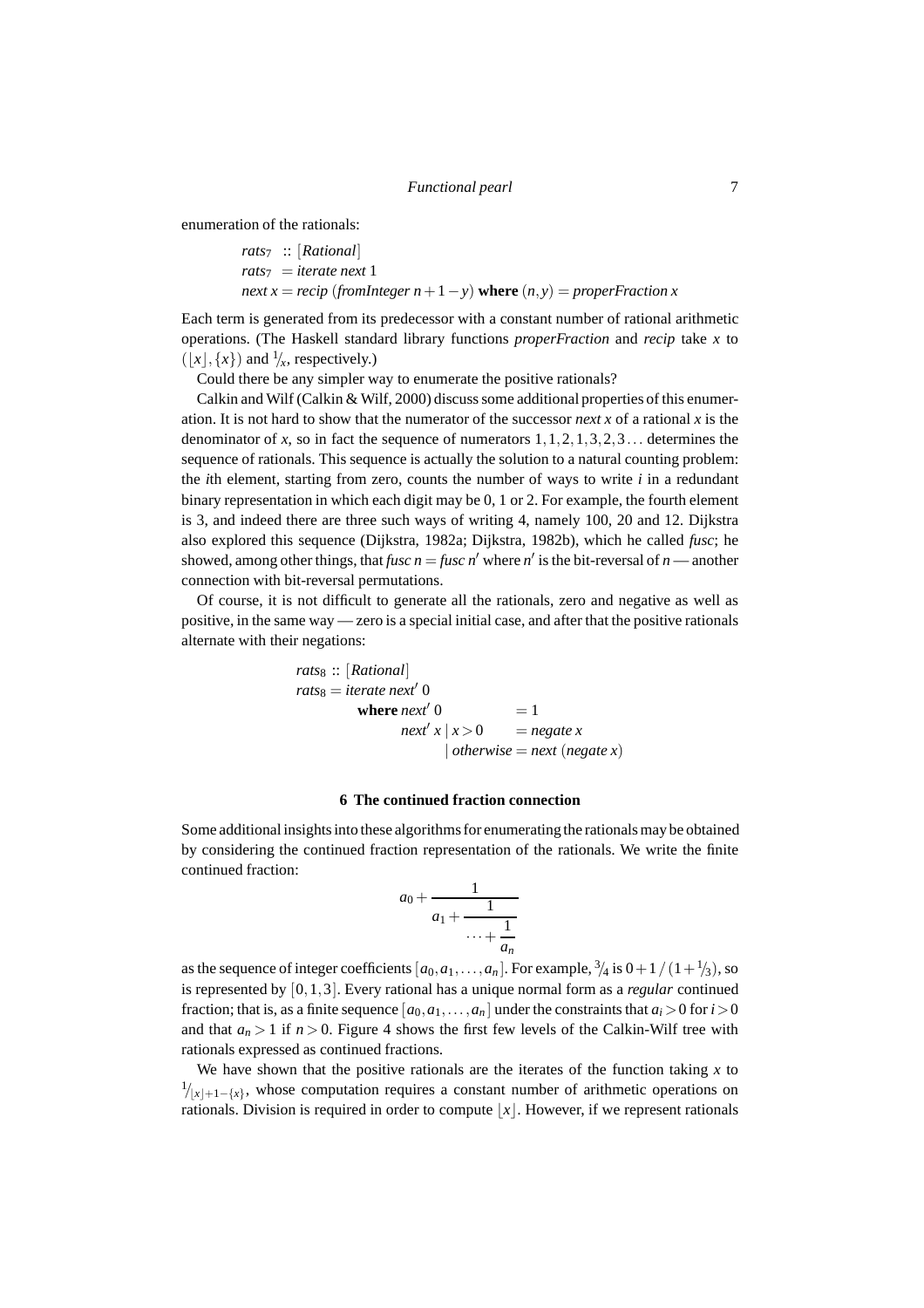

Fig. 4. The first few levels of the Calkin-Wilf tree, as continued fractions.

by regular continued fractions, then this division can be avoided: the integer part of a rational is simply the first term of the continued fraction. In fact, most of the required operations are easy to implement: the fractional part is obtained by setting the first term to zero, incrementing is a matter of incrementing the first term, and reciprocating either removes a leading zero (if present) or prefixes a leading zero (if not). Only negation is not so obvious. However, it turns out that a straightforward case analysis suffices, as the reader may check:

```

negative f(n_0:1:n_2:n s) = (-n_0-1):(n_2+1): nsnegative f(n_0:n_1:n_2) = (-n_0-1): 1:(n_1-1):ns
```
Given this implementation of negation, it is straightforward to derive the following data refinement of *rats*<sub>7</sub>. That is, if  $c$  is the continued fraction representation of rational  $x$ , then *nextcf c* is the continued fraction representation of  $|x| + 1 - \{x\}$ .

```
type CF = [Integer]
rats_9::[CF]rats<sub>9</sub> = iterate (recipcf <i>nextcf</i>) [1]
 where nextcf [n_0] = [n_0 + 1]nextcf [n_0, 2] = [n_0, 2]nextcf(n_0:1:n_2:n_s) = n_0:(n_2+1):nsnextcf(n_0:n_1:n_s) = n_0:1:(n_1-1):nsrecipcf (0:ns) = nsrecipcfns = 0:ns
```
For example, consider the third clause for *nextcf*. If *x* is represented by  $c = n_0 : 1 : n_2 : ns$ , then  $|x| = n_0$ , and  $\{x\}$  is represented by  $0: 1:n_2:n_3$ ; this negates to  $(-1):(n_2+1): ns$ , which when increased by  $n_0 + 1$  yields  $n_0$ :  $(n_2 + 1)$ : *ns*.

This uses a constant number of arbitrary-precision integer additions and subtractions per term, but no divisions or multiplications. Of course, the result will be a list of continued fractions. These can be converted to rationals with the following function:

> *cf2rat* ::*CF* → *Rational*  $cf2rat = mkRat \circ foldr op (1,0)$ **where** *op*  $m(n,d) = (m \times n + d, n)$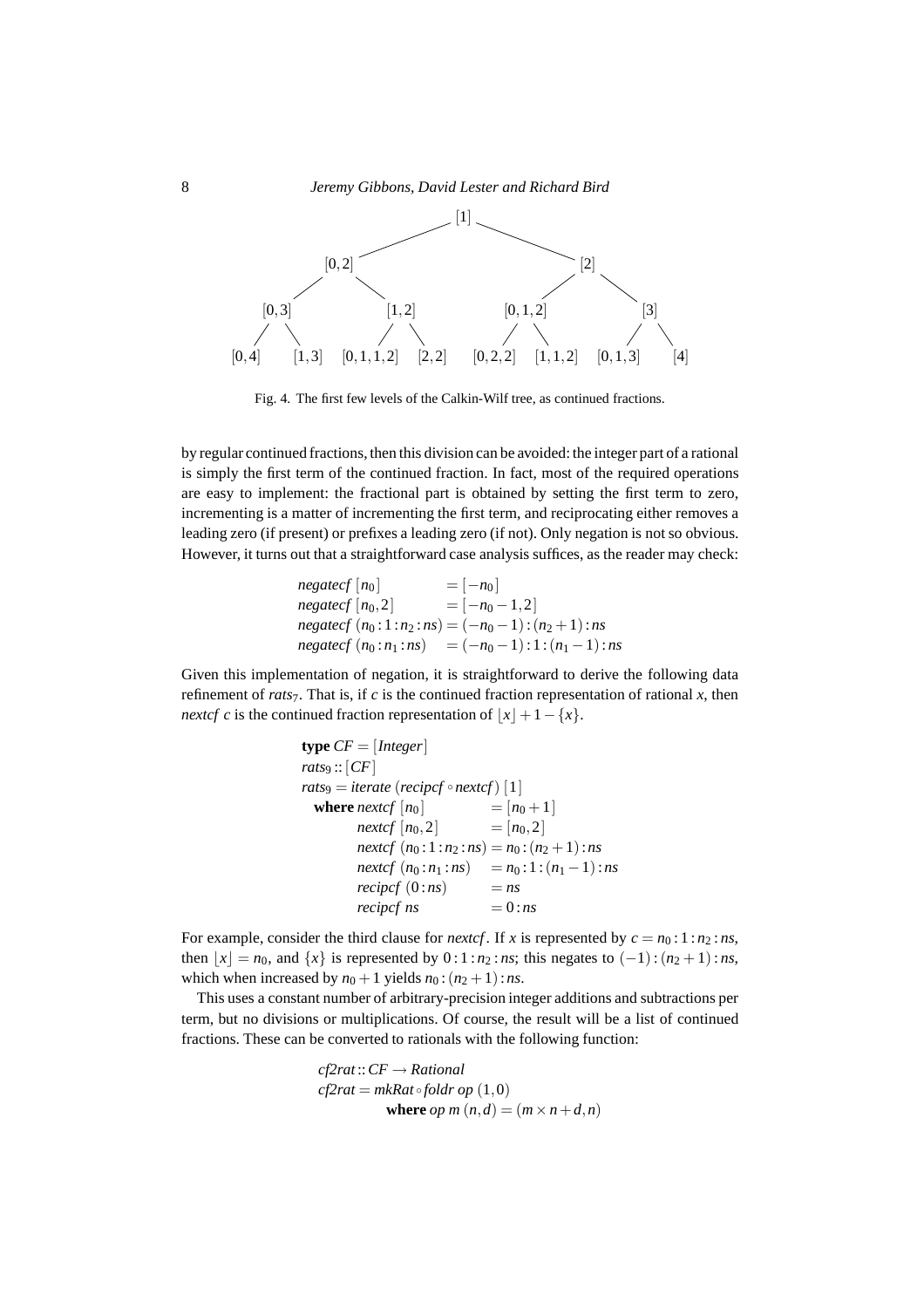#### *Functional pearl* 9

This uses additions and multiplications linear in the size of the continued fraction, but again no divisions (because coprimality of the pairs (*n*,*d*) is invariant under *op m*).

An additional thing that strikes the observer here is that the coefficients of the continued fractions on every level of the Calkin-Wilf tree sum to the same value, which is also the depth of that level. This is easy to justify when one considers the translation of Figure 3 to continued fractions: an element *x* has right child  $x + 1$  (and incrementing a continued fraction is a matter of incrementing the first term, and hence incrementing the sum) and left child  $1/(1/x+1)$  (and reciprocating a continued fraction is a matter of either prefixing or removing a leading zero, neither of which changes the sum). As a corollary, note that there are exactly 2*k*−<sup>1</sup> regular positive continued fractions that sum to *k*.

Graham, Knuth and Patashnik (1994, §6.7) present a connection between the continuedfraction Stern-Brocot tree and Euclid's algorithm; we translate their observations here to the Calkin-Wilf tree. They show that the path to an element  $x$  in the tree is directly related to the continued fraction of *x*: if the path to *x* is  $L^{a_n}R^{a_{n-1}}L^{a_{n-2}}\cdots R^{a_0}$ , then *x* is represented by the continued fraction  $[a_0, a_1, \ldots, a_n + 1]$  (which is not regular if  $a_n = 0$ , but normalizes then to  $[a_0, a_1, \ldots, a_{n-1} + 1]$ ). For example, the rational  $\frac{3}{4}$  appears at the end of the path  $L^0R^2L^1R^0$ , so has the continued fraction representation [0,1,2,0+1], which normalizes to  $[0,1,3]$  as expected.

This view of paths, in which consecutive steps in the same direction are grouped together, conforms to the usual presentation of Euclid's algorithm using division instead of subtraction:

> *gcd* :: (*Integer*,*Integer*) → *Integer*  $gcd(m, n) =$  **if**  $m < n$  **then**  $gcd(m, n \mod m)$  **else if**  $m > n$  **then**  $gcd(m \mod n, n)$  **else** *m*

Each modulus computation casts out a certain number of multiples of the modulus, which corresponds in the Calkin-Wilf tree to a certain number of consecutive steps in the same direction. Graham, Knuth and Patashnik's observation therefore demonstrates a connection between the number of terms in the continued fraction representation of *<sup>m</sup>*/*<sup>n</sup>* and the number of steps taken to compute *gcd* (*m*,*n*) by Euclid's division-based algorithm.

# **Acknowledgements**

The authors would like to express their thanks to members and friends of the Algebra of Programming group at Oxford (especially Roland Backhouse, Sharon Curtis, Graham Hutton, Andres Löh and Bruno Oliveira), Cristian Calude, and the anonymous JFP referees, who made numerous suggestions for improving the presentation of this paper.

We would especially like to thank Boyko Bantchev, who in a personal communication showed us an alternative construction

$$
sb = zipW mkkat (t, u)
$$
  
**where**  $t = Node (1, t, zipW (uncurry (+)) (t, u))$   
 $u = mirror t$ 

of the Stern-Brocot tree, where

$$
zipWf = \text{unfoldt (apply f)}
$$
  
**where** applyf (Node (a, t, u),Node (b, v, w)) = (f (a, b), (t, v), (u, w))